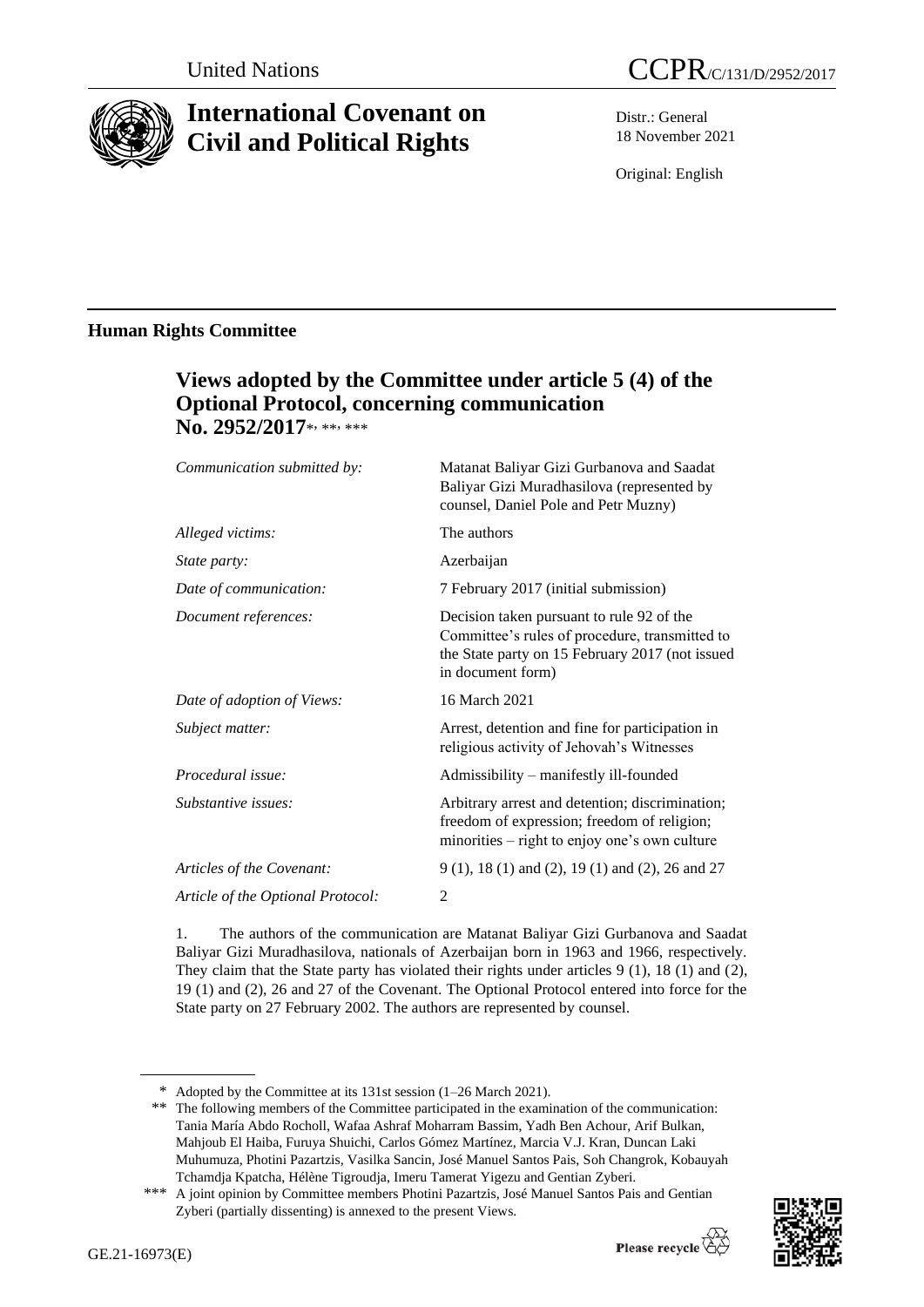#### **Facts as submitted by the authors**

2.1 The authors are sisters and live in Zagatala District. They belong to Jehovah's Witnesses, a Christian denomination whose members preach publicly. Jehovah's Witnesses represent a religious minority in Azerbaijan, whose population is predominantly Muslim. The authors are not members of the Religious Community of Jehovah's Witnesses, which is a registered religious organization whose legal address is in Baku. The authors acted in their individual capacities in the events surrounding the present matter.

2.2 On 9 November 2014, the authors had a short, pleasant conversation about religion with an individual whom they had met on the street. The individual invited the authors into her home. After conversing with her there, the authors left the home.<sup>1</sup> The authors were then arrested on the street by officers of the Zagatala District police station, who had come to the home upon receipt of an anonymous tip. The police took the authors to the police station, where they were detained for four hours. The police informed the authors that they were under investigation for distribution of illegal publications. The police subjected the authors to verbal abuse,<sup>2</sup> scolded them and told them to read the Qur'an. The authors' written materials were confiscated and were sent to the State Committee for Work with Religious Associations.<sup>3</sup> The authors were released but were ordered to return to the police station the following day. This continued for several days until they were finally charged with an administrative violation.

2.3 The police then discovered that they had acted in error by seizing the authors' written materials – including the Holy Bible – which were not illegal, but rather had been approved by the State Committee for Work with Religious Associations. Accordingly, on 29 December 2014, the case against the authors was suspended. On the same date, the authors filed complaints against the Zagatala District police station before the Zagatala District Court, seeking damages for the arrests, detention and charges. On an unspecified date, their complaints were dismissed.<sup>4</sup>

2.4 After the two-month limitation period permissible by law had expired,<sup>5</sup> the police charged the authors with carrying out religious activity outside of a registered address. This was a violation of former article 299.0.4 of the Code of Administrative Offences, which was in force until 1 March 2016. <sup>6</sup> The proceedings recommenced on 22 April 2015 against Ms. Muradhasilova, and on 1 May 2015 against Ms. Gurbanova.<sup>7</sup>

<sup>&</sup>lt;sup>1</sup> According to the decisions of the Zagatala District Court, the authors stated to the police that at approximately 2.10 p.m., they had spoken about Jehovah God to an individual who then invited them into the house. The authors told the police that they did not belong to any sect and did not know whether Jehovah's Witnesses was a registered organization. They stated that no one had forced them to speak to citizens about God's beautiful purpose and peace on earth.

<sup>2</sup> Details of the verbal abuse are not provided.

<sup>&</sup>lt;sup>3</sup> According to the translated decision of the Shaki Court of Appeal, the materials confiscated from the authors were a book entitled *Holy Scriptures* and a brochure on the Bible and the key to a happy family life.

<sup>4</sup> According to the State party, the authors' complaints were dismissed on 12 January 2015.

<sup>5</sup> The authors state that article 36.1 of the former Code of Administrative Offences, which was in force until 1 March 2016, required administrative penalties to be imposed no later than two months from the alleged administrative violation.

<sup>6</sup> According to the translation provided by the authors, article 299 of the Code of Administrative Offences stated: "Violation of order of establishment and activity of religious structures i.e. […] Article 299.0.4. Carrying out of activities by religious associations in places outside the registered legal address."

<sup>7</sup> According to his decision dated 15 December 2014, the Police Lieutenant of Zagatala refused to initiate a criminal case against the authors for distribution of illegal publications; and referred the authors to the Zagatala District police station and the Public Prosecutor's office for violations of article 299.0.4 of the Code of Administrative Offences for carrying out religious activity outside of a registered address. The Police Lieutenant stated that although the authors had violated article 299.0.4, he refused to initiate a criminal case against the authors because they had not violated article 167 (2) of the Criminal Code, relating to illegal production, import, sale or distribution of religious literature, items or other material of religious content.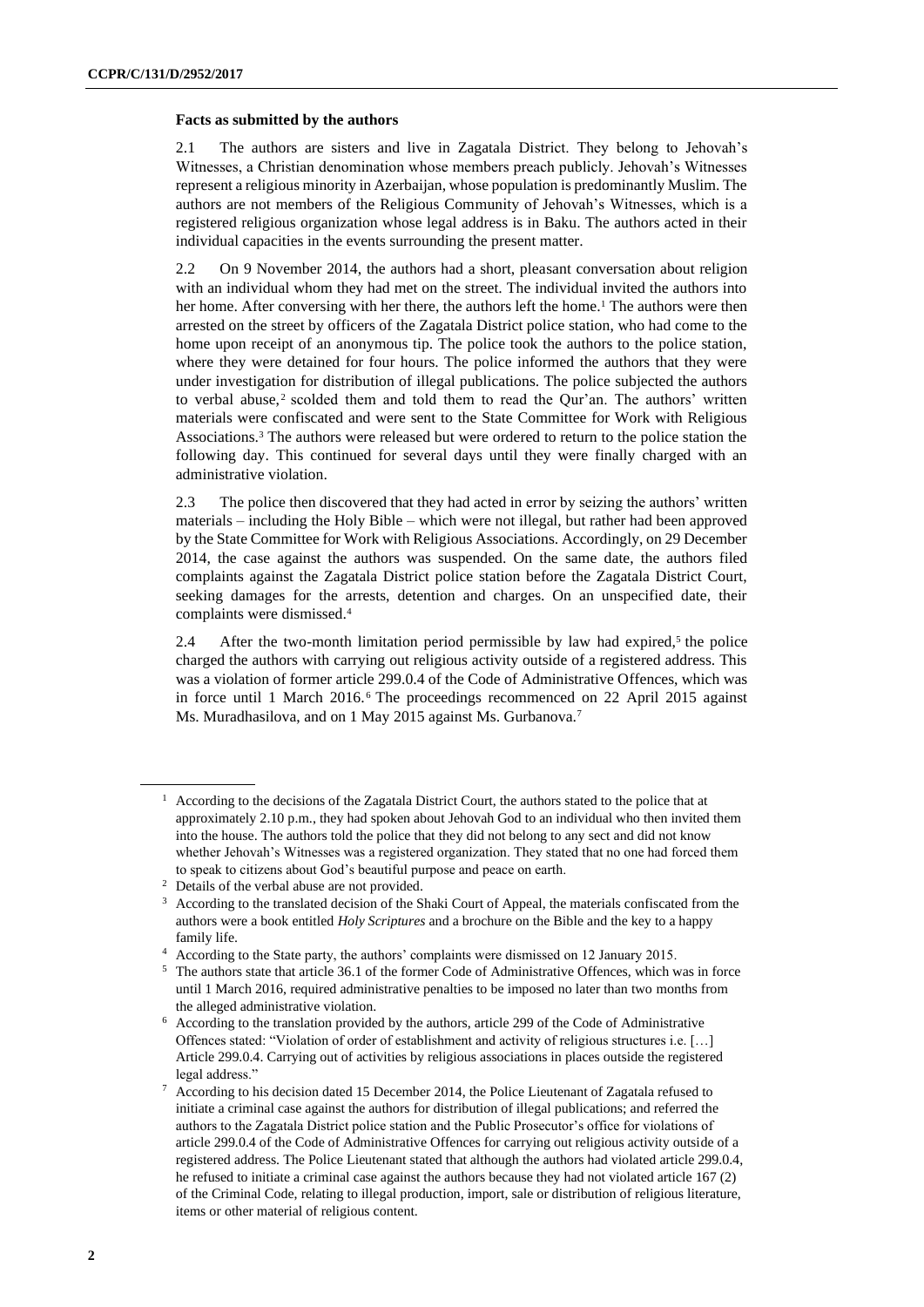2.5 On 15 May 2015, the Zagatala District Court found the authors guilty of having violated article 299.0.4 of the Code of Administrative Offences, and ordered each of them to pay a heavy fine of 1,500 Azerbaijan manats, equivalent to approximately 1,255 euros based on the official exchange rate of the Central Bank of the Republic of Azerbaijan at the time.<sup>8</sup> The authors were unemployed, and the annual per capita income in Azerbaijan was 10,597 manats. Although the authors were not members of the Religious Community of Jehovah's Witnesses, the domestic courts considered that domestic law prohibited religious associations from conducting any religious activity outside of a legally registered address, and that the authors had violated the law by expressing their religious beliefs outside of such an address.

2.6 During domestic court proceedings, the authors invoked their right to manifest their religious beliefs. On 23 June 2015, the authors appealed their convictions before the Criminal Board of the Shaki Court of Appeal.<sup>9</sup> On 15 July 2015, the Court of Appeal dismissed the appeals.<sup>10</sup> The authors maintain that no further domestic remedy is available to them.

#### **Complaint**

3.1 The authors claim that by arresting, detaining, charging and fining them for carrying out religious activity outside of a registered address, the State party violated their rights under articles 9 (1), 18 (1) and (2), 19 (1) and (2), 26 and 27 of the Covenant.

3.2 In violation of article 9 (1) of the Covenant, the police arrested the authors for having a conversation about religion at a home that was not the legal address of a registered religious organization, and detained them for over four hours. The police only released the authors on the condition that they return to the police station, which they did over the next two days. Thus, for more than three days, the authors were deprived of liberty and were kept under police authority and control. They did not voluntarily participate in an investigation and were not free to leave.

3.3 The authors' arrest was unlawful. Under article 9 (1) of the Covenant, an arrest or detention is arbitrary if it constitutes punishment for the legitimate exercise of rights guaranteed by the Covenant. Such an arrest or detention is arbitrary even when authorized by domestic law, if the law itself is defective. In the present case, the underlying purpose of the arrests was to punish the authors and hinder their free exercise of religion and expression. This purpose was revealed when the police harassed them during their detention, including by scolding them for not having permission to preach and by telling them to read the Qur'an.

3.4 The detention of the authors cannot be justified, because the State party had no legitimate reason to interfere with their activities. The authorities provided no evidence as to why it was necessary to detain the authors on three separate days at the police station. The authors were peacefully exercising freedoms guaranteed by the Covenant.

3.5 The State party violated the authors' rights under articles 18 (1) and (2) of the Covenant by arresting them for discussing and thereby manifesting their religious beliefs; intimidating and encouraging them, while holding them in police custody, to abandon their

<sup>&</sup>lt;sup>8</sup> The District Court considered that the authors had "violated the rules of religious associations" activity, operated in Zagatala District, that is outside of the legal address of the registration of the Religious Community of Jehovah's Witnesses, of which they are members, and by their propaganda of the aforementioned religious sect violated rules prescribed by law on organizing and conducting of religious ceremonies without the appropriate permission of the State Committee for Work with Religious Associations of the Azerbaijan Republic". They had therefore violated article 299.0.4 of the Code of Administrative Offences, under which operating outside of the legal address of registration of the religious association entails administrative liability.

<sup>&</sup>lt;sup>9</sup> In their appeals, the authors invoked the right to liberty and security of the person, the right to fair trial, freedom of religion, freedom of opinion and expression, the right to protection from unjustified discrimination based on religion, and the right to peaceful enjoyment of possessions. They also specifically invoked articles 7, 9–10, 17–19, 26 and 27 of the Covenant. Regarding article 27 of the Covenant, they argued that religious minorities have the right to practise their own religion.

<sup>&</sup>lt;sup>10</sup> The Court of Appeal stated that the authors had operated outside the legal address of the Religious Community of Jehovah's Witnesses, of which they were members, and had therefore violated article 299.0.4 of the Code of Administrative Offences.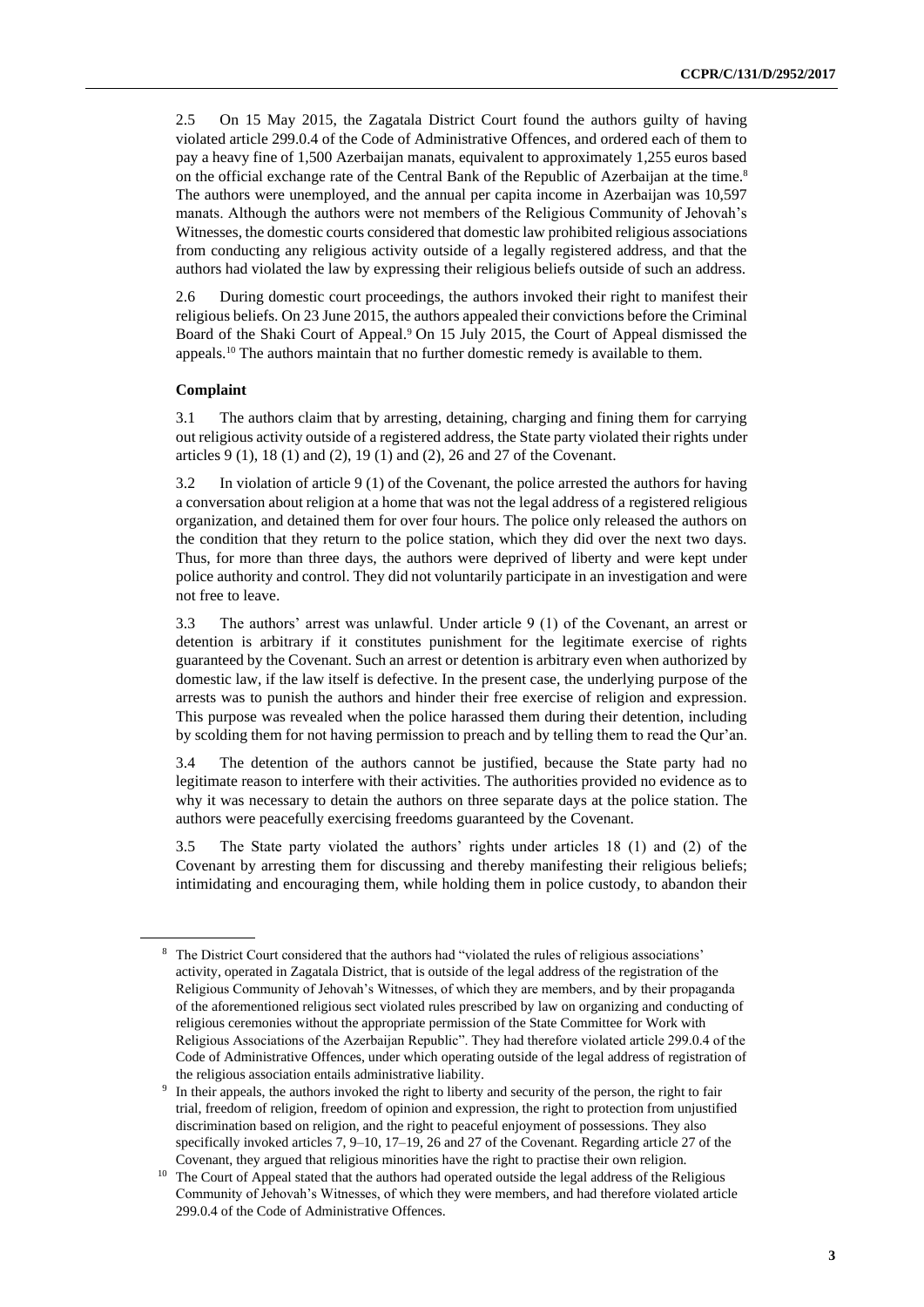religious beliefs and adopt the Islamic faith; and sanctioning the expression of religious beliefs outside of registered addresses.

3.6 A State's authority to limit religious activity to registered addresses of religious associations must be assessed in the light of the consequences that arise for individuals who share the association's beliefs. In the present case, the consequences for the authors were their arrest, intimidation by police, multiple prosecutions, convictions and heavy fines. Moreover, the State party's action was not prescribed by law, because the courts should have construed the law in question to prevent violations of fundamental human rights and freedoms. In addition, the State party's action had no legitimate aim. There was no evidence that the authors had in any way threatened public order, and no argument was given as to why it was necessary in a democratic society to prohibit religious activity outside of a registered legal address.

3.7 The State party violated the authors' rights under articles 19 (1) and (2) of the Covenant by misapplying the Code of Administrative Offences and prohibiting the expression of the authors' religious beliefs outside of an association's registered address. The consequences of this restriction are far-reaching and implicate the rights of all nationals of Azerbaijan to impart and receive ideas. The State party would in effect criminalize any speech by members of any religion if that speech were expressed outside of a specific address. Expression of religious ideas through the Internet, radio and television, or calls to prayer, would be illegal.

3.8 The interference with the authors' rights under article 19 of the Covenant was not necessary or proportionate. The authors' activities posed no threat to public order. An anonymous tip to the police about the authors does not justify their prosecution. On the contrary, the police have a duty to protect individuals belonging to minorities from acts of intolerance. In addition, the interference was not prescribed by law, did not pursue a legitimate aim, and was not necessary in a democratic society, for the aforementioned reasons.

3.9 By denying the authors' right to profess and practise their own religion, the police violated the authors' rights under articles 26 and 27 of the Covenant. Freedom of religion and expression may not be limited to a particular geographic location. In order to restrict the religious activity of a minority religious community, the authors were punished for their minority religious association. When a religious minority is deprived of the right to communicate and express beliefs unhindered, that minority cannot effectively exist.

3.10 Indeed, the State party has demonstrated intolerance of Jehovah's Witnesses in various ways. Police have conducted raids of religious meetings of Jehovah's Witnesses, and the authorities have censored their religious publications.

#### **State party's observations on the merits**<sup>11</sup>

4.1 In its observations dated 24 October 2017, the State party considers that because of the geographical position and history of Azerbaijan, and because of the ethnic composition of its population, people of various religious faiths, including heathenism, Zoroastrianism, Judaism, Christianity and Islam, have coexisted side by side in the country. Strong levels of tolerance have always existed among the country's ethnic and religious groups. Indeed, tolerance is the predominant feature of individuals living in the State party's territory. Every year since 1995, the International Day of Tolerance has been celebrated on 16 November. Baku hosts the annual World Forum on Intercultural Dialogue. Christian churches, Jewish synagogues, and many other Christian and Jewish educational institutions operate freely in the country. The State party provides them with all necessary support. One of the policy priorities for the Government of Azerbaijan is to preserve and promote tolerance, at both the local and international levels. This is demonstrated by the attitude of the Government towards people of different religious faiths, by the nature of the domestic legal system, and by the actions of the Government in restoring religious and historical monuments and in organizing international conferences on the issue of tolerance.

<sup>&</sup>lt;sup>11</sup> The State party did not expressly address the admissibility of the communication.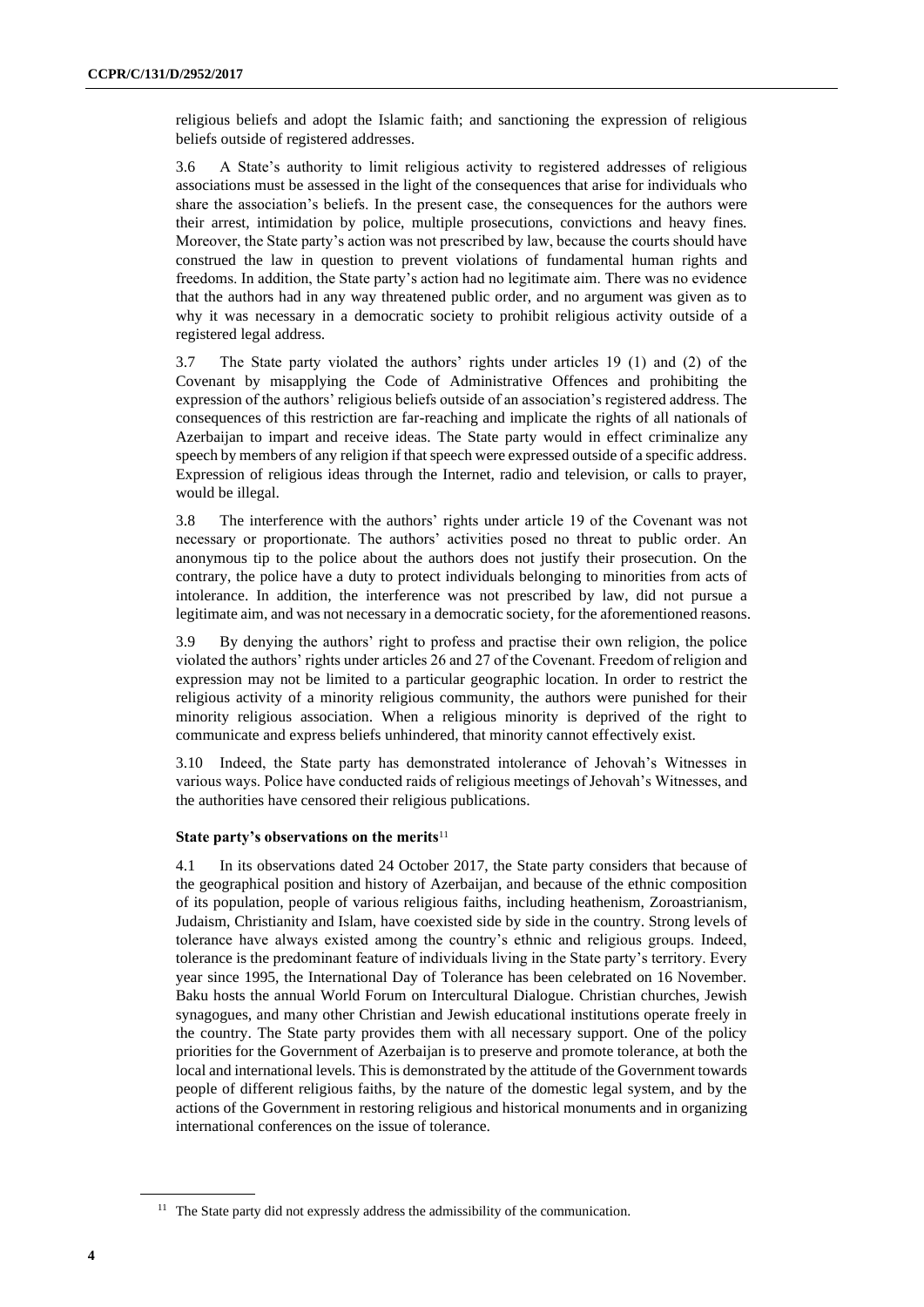4.2 Approximately 96 per cent of the population of Azerbaijan is Muslim; the remaining 4 per cent are members of other religions, including the Christian, Jewish, Baha'ist and Krishnaite faiths. Virtually all forms of Christianity are represented in the country. More than 2,000 mosques, 13 churches and 7 synagogues operate in Azerbaijan, and more than 650 religious communities have been registered.

4.3 With respect to relevant domestic law, article 1 of the Law on Freedom of Religion provides in relevant part that freedom of religion is to be subject only to such limitations as are necessary in the interests of State and public safety, for the protection of the rights and freedoms compliant with international commitments of Azerbaijan. According to article 5 of the Law, religion and religious communities are to be separate from the State, and are to all be equal before the law. Article 22 of the Law provides that religious organizations may only function after their registration by the relevant executive authority, their entry in the State registry of religious organizations, and their appointment of a religious minister at the place of worship listed as the organization's legal address. Article 299.0.4 of the Code of Administrative Offences, which was in force at the relevant time, provides that the operation of a religious organization outside of its registered legal address is punishable by a fine of 1,500 to 2,000 manats.

4.4 On 9 November 2014, the authors violated the rules of conduct for religious organizations by operating outside of the registered legal address of the Jehovah's Witnesses religious community. The community's legal address was located in Baku, while the authors operated in the city of Zagatala.

4.5 On 15 December 2014, the Inquiry Group of the Zagatala District police station decided to open a case against the authors. On 26 December 2014, officers of the Zagatala District police station drafted administrative offence protocols for the authors, and sent the protocols to the Zagatala District Court for consideration. On 26 and 29 December 2014, respectively, Ms. Muradhasilova and Ms. Gurbanova filed complaints before the Zagatala District Court, requesting to cancel the decision of the Inquiry Group of the Zagatala District police station. On the same dates, the District Court suspended the processing of the administrative offence cases against the authors. On 12 January 2015, the Zagatala District Court dismissed both complaints and upheld the decision of the Inquiry Group dated 15 December 2014. On 8 April 2015, the Shaki Court of Appeal rejected the authors' appeal, and confirmed the decision of the District Court.

4.6 Pursuant to decisions of the Zagatala District Court dated 22 April and 1 May 2015, processing of the administrative offence cases against the authors resumed. On 15 May 2015, the same court found the authors guilty of violating article 299.0.4 of the Code of Administrative Offences, which had been in force until 1 March 2016. The authors were each fined 1,500 manats. On 15 July 2015, the Shaki Court of Appeal dismissed the authors' appeals.

4.7 With respect to the authors' claim under article 18 of the Covenant, the administrative sanctions against the authors constituted a permissible limitation on their exercise of the right to freedom of religion. Under article 18 (3) of the Covenant, limitations on that right are not permissible unless they are prescribed by law, and are necessary in a democratic society to protect public safety, order, health or morals or fundamental rights and freedoms of others. In the present case, the interference in question was prescribed by law, namely, article 299.0.4 of the Code of Administrative Offences. The authors were aware of that law, which was accessible to them. The limitation contained in that provision was articulated with sufficient precision so as to enable the authors to foresee the consequences of their actions.

4.8 Furthermore, the limitation was proportionate to the legitimate aim of protecting the public order, the co-existence of different groups<sup>12</sup> and the rights and freedoms of others. The legal address of the Jehovah's Witnesses organization was in Baku, approximately 450 kilometres away from Zagatala, where the authors were operating.

<sup>&</sup>lt;sup>12</sup> The exact language used by the State party is "the preservation of the conditions of 'living together'".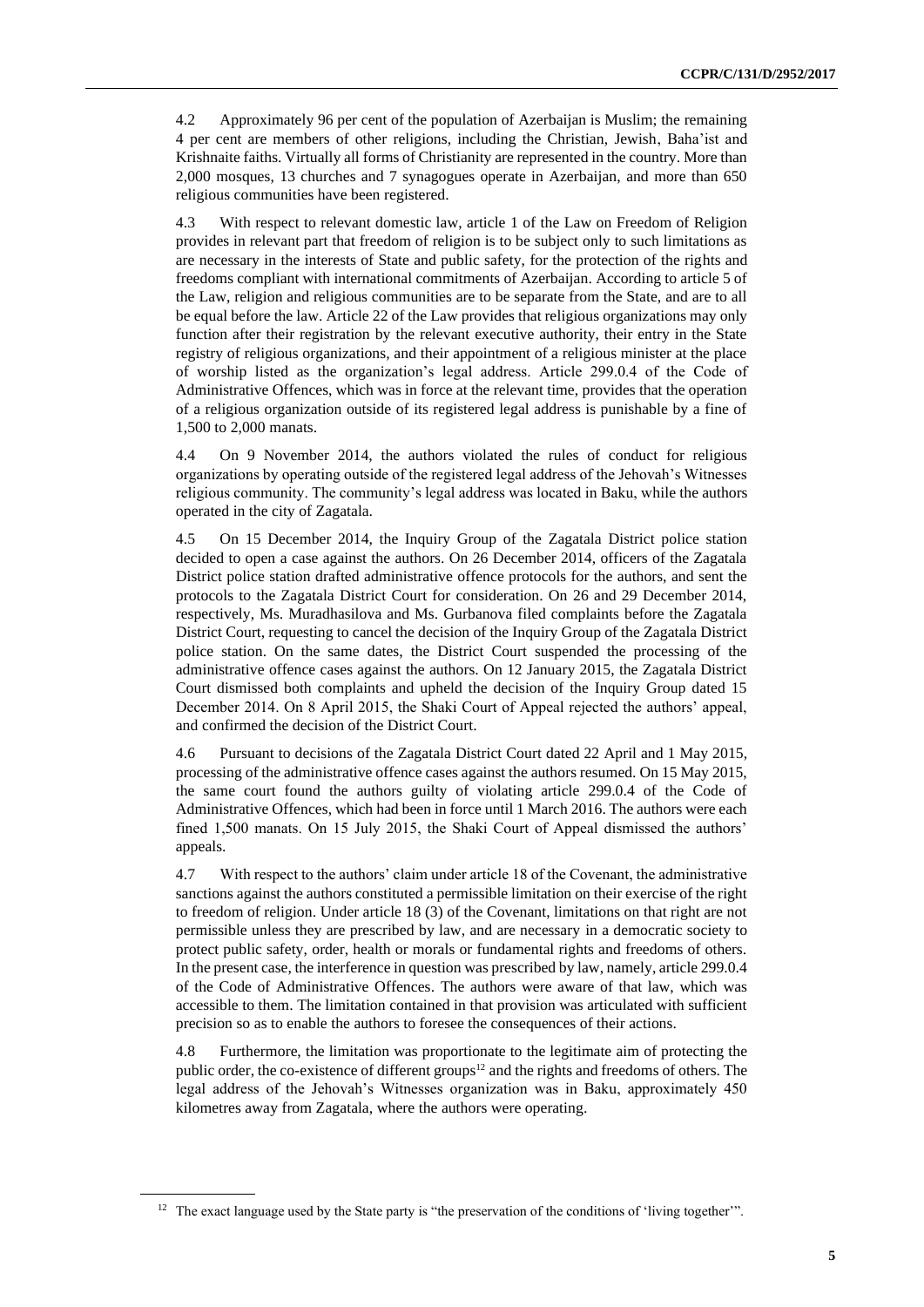4.9 In addition, the limitation was necessary in a democratic society. Individuals have the freedom to hold or not hold religious beliefs, and to practise or not practise religion.<sup>13</sup> Many of the "views" of Jehovah's Witnesses contain disparaging statements directed against Christian and Jewish communities, who form an integral part of society in Azerbaijan. It was therefore necessary to protect individuals of other religions and beliefs from insulting expressions by Jehovah's Witnesses outside of their place of worship. In democratic societies where people of several religious faiths coexist, limitations on freedom to manifest one's religion or beliefs may be necessary in order to reconcile the interests of the various groups, and to ensure that everyone's beliefs are respected. This follows from articles 2 and 18 (3) of the Covenant. The State party's role is to act as the neutral and impartial organizer of the exercise of various religions, not to assess the legitimacy of religious beliefs or the ways in which those beliefs are expressed. This duty requires the State party not to remove the cause of tension by eliminating pluralism, but rather to ensure mutual tolerance between opposing groups.<sup>14</sup> Pluralism, tolerance and broadmindedness are hallmarks of a democratic society. Although individual interests must on occasion be subordinated to those of a group, democracy does not simply mean that the views of a majority must always prevail. A balance must be achieved to ensure the fair treatment of people from minorities and to avoid any abuse of a dominant position. Where the rights and freedoms of others are themselves protected by the Covenant, it must be accepted that the need to protect them may lead States parties to restrict other rights or freedoms that are also set forth in the Covenant. It is precisely this constant search for a balance between the fundamental rights of each individual that constitutes the foundation of a democratic society.

4.10 The State party's authorities are better placed than an international court to evaluate local needs and conditions. In policy matters where opinions within a democratic society may reasonably differ widely, the role of the domestic policymaker should be given special weight.<sup>15</sup> This is the case, in particular, where questions concerning the relationship between the State and religions are at stake. Thus, with respect to article 18 of the Covenant, the State should be afforded a wide margin of appreciation in deciding whether and to what extent it is necessary to limit the right to manifest one's religion or beliefs. In *Şahin v. Turkey*, the European Court of Human Rights considered that such a wide margin of appreciation applies when evaluating regulation of the wearing of religious symbols in educational institutions.<sup>16</sup> The Court considered that it was not possible to discern throughout Europe a uniform conception of the significance of religion in society, and that the meaning or impact of the public expression of a religious belief differed depending on time and context. The Court observed that as a result, the rules in that sphere would vary from one country to another, according to national traditions and the requirements imposed by the need to protect the rights and freedoms of others and to maintain public order. The Court concluded that the choice of the extent and form of such rules must inevitably be left, up to a point, to the State party concerned.

4.11 The State party also refers to *Otto-Preminger-Institut v. Austria*, in which the European Court of Human Rights decided that the Austrian authorities had acted legitimately by ensuring religious peace in a region, and preventing some individuals from feeling that they were the object of attacks on their religious beliefs in an unwarranted and offensive manner.<sup>17</sup> The Court considered that it was for the domestic authorities, who were better placed than an international judge, to assess the need for such a measure in the light of the local situation.

4.12 Preservation of religious peace and prevention of any discrimination against particular religions or religious groups or any attacks on religious beliefs of others are core functions

<sup>13</sup> The State party cites European Court of Human Rights, *Kokkinakis v. Greece*, application No. 14307/88, judgment of 25 May 1993, para. 31.

<sup>14</sup> The State party cites, inter alia, European Court of Human Rights, *Serif v. Greece*, application No. 38178/97, judgment of 14 December 1999, para. 53.

<sup>15</sup> The State party cites European Court of Human Rights, *S.A.S. v. France*, application No. 43835/11, judgment of 1 July 2014, para. 129.

<sup>16</sup> The State party cites European Court of Human Rights, *Şahin v. Turkey*, application No. 44774/98, judgment of 10 November 2005.

<sup>17</sup> *Otto-Preminger-Institut v. Austria*, application No. 13470/87, judgment of 20 September 1994.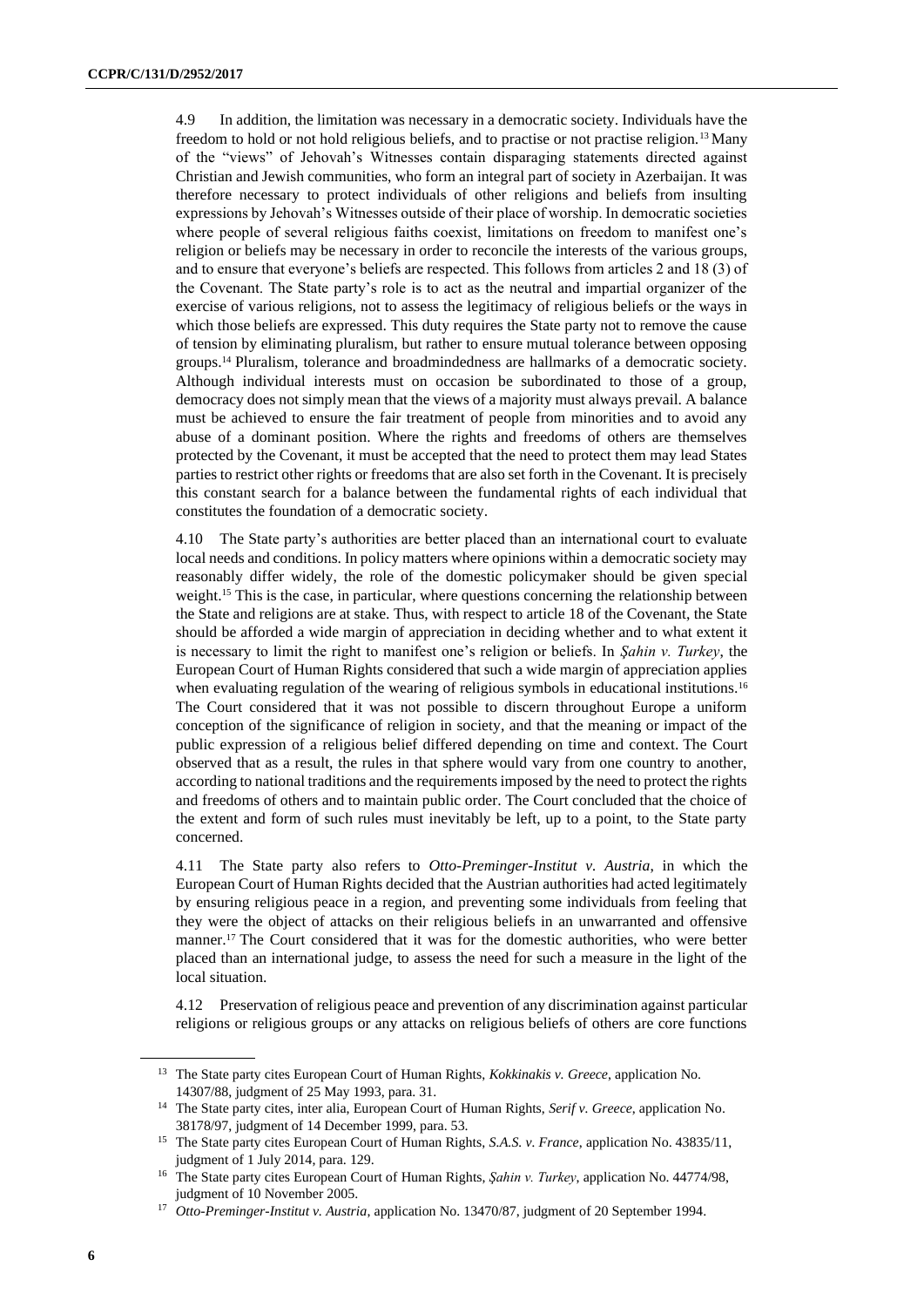of the State. In the State party's territory, members of many religions and ethnic groups live together. It should also be taken into account that one of the authors did not fulfil her obligations under the judgment of the domestic courts, and did not pay the required fine.

#### **Authors' comments on the State party's observations on the merits**

5.1 In comments dated 21 November 2018, the authors maintain that certain basic allegations contained in their complaint were not contested by the State party in its observations. The State party's assertion that the views of Jehovah's Witnesses feature disparaging expressions directed at Christian and Jewish communities is false and is not supported by any evidence provided by the State party. In fact, the religious literature seized from the authors had been reviewed and approved by the State Committee for Work with Religious Associations. Thus, there is no evidence that the literature contained any disparaging expressions. Likewise, there is no evidence that the authors themselves made any disparaging statements against any religious community. The State party's bald assertion against Jehovah's Witnesses is itself a manifestation of religious intolerance. Jehovah's Witnesses are guided by the Biblical principle to honour people of all sorts; they follow the command of Jesus Christ to love one's neighbour as oneself. They thus endeavour to show neighbourly love and deep respect towards people of all races, nationalities and religions.

5.2 The State party's statement that the authors were holding religious assembly is incorrect and is unsupported by any factual evidence. The authors merely engaged in a peaceful, private conversation about their religious beliefs with an individual who had invited them into her home. A private conversation between three people cannot be construed as "religious assembly". The authors were simply following the command of Jesus Christ to share good news from the Bible about the Kingdom of God.

5.3 The State party's assertion that it has a tolerant attitude towards religious minorities is contradicted by the observations of international organizations in recent years. In a 2011 report, the European Commission against Racism and Intolerance noted the State party's discriminatory religious intolerance and heavy-handed police treatment of minority unregistered religions, including Jehovah's Witnesses.<sup>18</sup> The Committee itself has expressed concern about allegations of interference in religious activities and harassment of members of religious groups, including Jehovah's Witnesses, and the increase in arrests, detentions and administrative or criminal sanctions against them.<sup>19</sup>

5.4 The State party did not respond to the authors' claims under articles 9, 19, 26 or 27 of the Covenant. With respect to article 18 of the Covenant, the State party failed to explain how the authors, who are not members of the religious association registered in Baku, could have foreseen that article 299.0.4 of the Code of Administrative Offences might apply to their private religious conversation in Zagatala. The State party's claim that the authors were aware of that provision is incorrect. The wording of the provision makes clear that it is aimed at registered legal entities and not at individuals' personal expressions of religious belief. According to the State party's interpretation, every national of Azerbaijan who expresses his personal religious views in private conversations would be punishable under the provision, unless their conversation took place at the legal address of a registered religious association. If individuals belong to a religion that does not have a registered legal address in Azerbaijan, those individuals would not be permitted to share their religious views. Such an interpretation is contrary to the very essence of articles 18 and 19 of the Covenant. It is undisputed that the authors are not members of a religious legal entity. They were not acting on behalf of a registered religious community, but rather were engaged in conversations on religious topics in their personal capacities. It follows that article 299.0.4 of the Code of Administrative Offences was not formulated with sufficient precision to enable the authors to foresee that they would be punished for talking about their religious beliefs in private. Thus, the measure in question was not prescribed by law.

<sup>&</sup>lt;sup>18</sup> The authors cite European Commission against Racism and Intolerance, "Report on Azerbaijan, fourth monitoring cycle", 31 May 2011, paras. 15–17 and 68–71.

<sup>&</sup>lt;sup>19</sup> The authors cit[e CCPR/C/AZE/CO/4,](http://undocs.org/en/CCPR/C/AZE/CO/4) para. 32.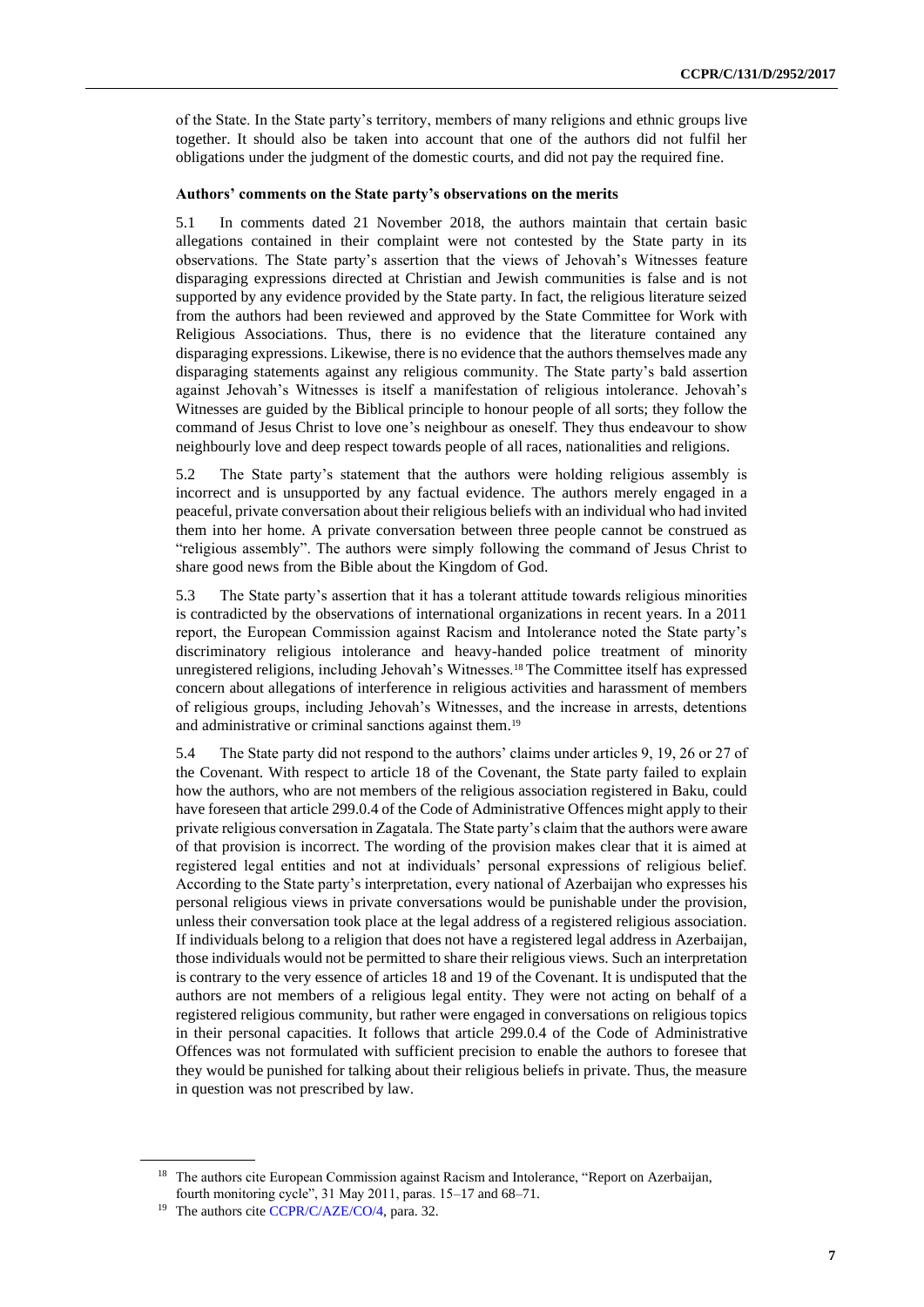5.5 Moreover, the measure lacked a legitimate aim. The authors were punished for engaging in a purely private and peaceful conversation. The State party does not explain how the authors' private conversation jeopardized public order, or how the conversation required the protection of the rights and freedoms of others. The State party's assertion that the views of Jehovah's Witnesses contain disparaging expressions is false and does not appear anywhere in the judgments of the domestic courts, or in the material provided by the State party. Contrary to its assertions, the State party has indeed assessed the legitimacy of the authors' religious beliefs and the way in which they expressed them. The State party prosecuted and convicted the authors simply because they manifested their religious beliefs outside of a place of worship. This demonstrates gross intolerance towards minority religions.

5.6 In addition, punishment of the authors for their peaceful religious conversation was not necessary in a democratic society. It is difficult to comprehend how a prohibition against expression of personal religious beliefs outside of a place of worship can be compatible with the democratic principles of pluralism, tolerance and broad-mindedness. Although the State party cites the judgment of the European Court of Human Rights in *Kokkinakis v. Greece*, a factually similar case, the Court's reasoning in that case contradicts the State party's position. Furthermore, the exorbitant fines imposed were disproportionate and indicate the hostile attitude of the domestic courts towards the authors.

5.7 Regarding the State party's assertion that one of the authors did not pay the fine, on 9 September 2016, Ms. Gurbanova paid 50 manats toward the fine, and could not afford to pay more. On 31 March 2017, the Zagatala District Court replaced the remainder of her fine with a sentence of 200 hours of public service, which she completed.<sup>20</sup> Ms. Muradhasilova has not paid her fine because she is financially unable to do so. Nonetheless, the judgment against her is enforceable, and at any moment, the judicial executioner could request the court to punish her for her failure to pay. This could result in her imprisonment, pursuant to the Code of Administrative Offences.

5.8 When invoking its margin of appreciation, the State party fails to recognize that the issue at stake involves the circumstances under which a State party may interfere with a private religious conversation. The State party convicted and punished the authors for sharing minority religious views, while also rebuking the third individual who willingly participated in the conversation. Under such circumstances, the State party should be afforded a narrow margin of appreciation.

### **Issues and proceedings before the Committee**

#### *Consideration of admissibility*

6.1 Before considering any claim contained in a communication, the Committee must decide, in accordance with rule 97 of its rules of procedure, whether the communication is admissible under the Optional Protocol.

6.2 The Committee has ascertained, as required under article 5 (2) (a) of the Optional Protocol, that the same matter is not being examined under any other procedure of international investigation or settlement.

6.3 The Committee notes that the State party does not dispute the authors' assertion that they have exhausted all available domestic remedies, as required by article 5 (2) (b) of the Optional Protocol. The Committee notes that when the authors unsuccessfully appealed their convictions to the Court of Appeal, they raised the substance of their allegations under the Covenant. Accordingly, the Committee considers that it is not precluded by article 5 (2) (b) of the Optional Protocol from examining the communication.

6.4 With respect to the authors' claims under articles 26 and 27 of the Covenant, the Committee considers that the authors have not provided sufficient information in support of these claims, for the purposes of admissibility, in particular with respect to any differential

<sup>&</sup>lt;sup>20</sup> Ms. Gurbanova provided a translation of a certificate issued by the Zagatala Utilities Company, dated 8 August 2017, indicating that she had completed her community service requirement. She also provided a document indicating that she paid 50 manats to the Government.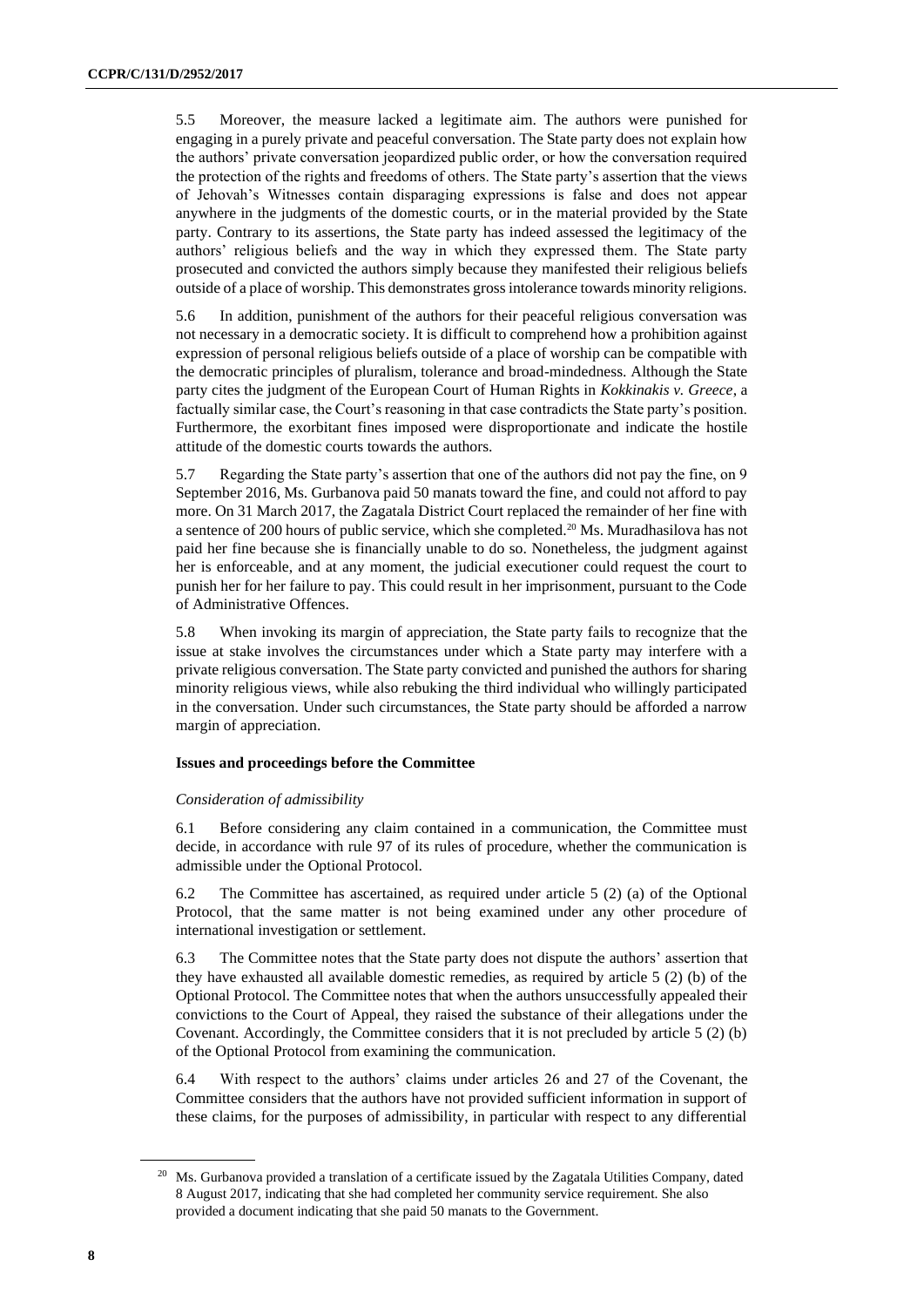treatment they experienced in comparison with individuals belonging to other religions and engaging in the same activity. The Committee considers that these claims are therefore insufficiently substantiated for purposes of admissibility, and are inadmissible under article 2 of the Optional Protocol.

6.5 The Committee notes that the State party has not contested the admissibility of the present communication, and considers that the authors have sufficiently substantiated the remaining claims under articles 9 (1), 18 (1) and (2) and 19 (1) and (2) for the purposes of admissibility. Accordingly, the Committee declares these claims admissible and proceeds to examine them on the merits.

#### *Consideration of the merits*

7.1 The Committee has considered the communication in the light of all the information submitted to it by the parties, in accordance with article 5 (1) of the Optional Protocol.

7.2 With respect to the authors' claim under article 18 (1) and (2) of the Covenant, the Committee recalls its general comment No. 22, according to which the right to freedom to manifest one's religion or beliefs may be subject to certain limitations, but only those prescribed by law and necessary to protect public safety, order, health or morals or the fundamental rights and freedoms of others. The freedom to manifest religion or belief may be exercised either individually or in community with others and in public or private.<sup>21</sup> Moreover, article 18 (3) is to be interpreted strictly, and limitations on the freedom to manifest one's religion or beliefs may only be applied for those purposes for which they are prescribed, and must be directly related and proportionate to the specific need on which they are predicated.<sup>22</sup>

7.3 In the present case, the Committee notes the authors' argument that the State party violated their right to manifest their religious beliefs under article 18 (1) and (2) of the Covenant, by arresting them for discussing and expressing their religious beliefs during a private conversation in the home of another individual; and by sanctioning the expression of religious belief outside of the registered legal addresses of religious organizations under former article 299.0.4 of the Code of Administrative Offences. The Committee takes note of the State party's position that this provision sought to further the legitimate aim of protecting public order and ensuring the harmonious coexistence of different religious groups in the country. The Committee also notes the State party's argument that the limitation on conducting religious activity outside of registered places of worship is necessary in a democratic society, because many of the views of Jehovah's Witnesses contain statements disparaging Christian and Jewish communities, who form an integral part of society in Azerbaijan. The Committee notes the State party's position that it was necessary to protect individuals belonging to other religions from insulting expressions by Jehovah's Witnesses outside of their place of worship, to ensure that everyone's beliefs were respected.

7.4 The Committee observes that the State party does not provide any evidence indicating that the peaceful manifestation of the authors' religious beliefs has in any way disrupted social stability in its territory. The Committee also notes the authors' assertion that materials distributed by Jehovah's Witnesses do not contain disparaging statements towards Christian and Jewish communities. The Committee further notes that the State party did not provide any evidence that the authors, or Jehovah's Witnesses in general, have made disparaging statements, or distributed material containing such statements, towards individuals of other religious faiths. The Committee notes that the decisions of the District Court, which convicted the authors of the administrative violation, did not disclose or refer to any disparaging or hostile statements made by the authors during their religious discussion, or contained in the material they distributed. The Committee also notes that according to the documents provided to it, the police recognized that the religious literature confiscated from the authors on the day of their arrest had been reviewed and authorized for distribution by the relevant domestic authority. The Committee observes that while the State party has

<sup>21</sup> Human Rights Committee, general comment No. 22, para. 4. See also *Bekmanov et al. v. Kyrgyzstan* [\(CCPR/C/125/D/2312/2013\)](http://undocs.org/en/CCPR/C/125/D/2312/2013), para. 7.2.

<sup>22</sup> Human Rights Committee, general comment No. 22, para. 8.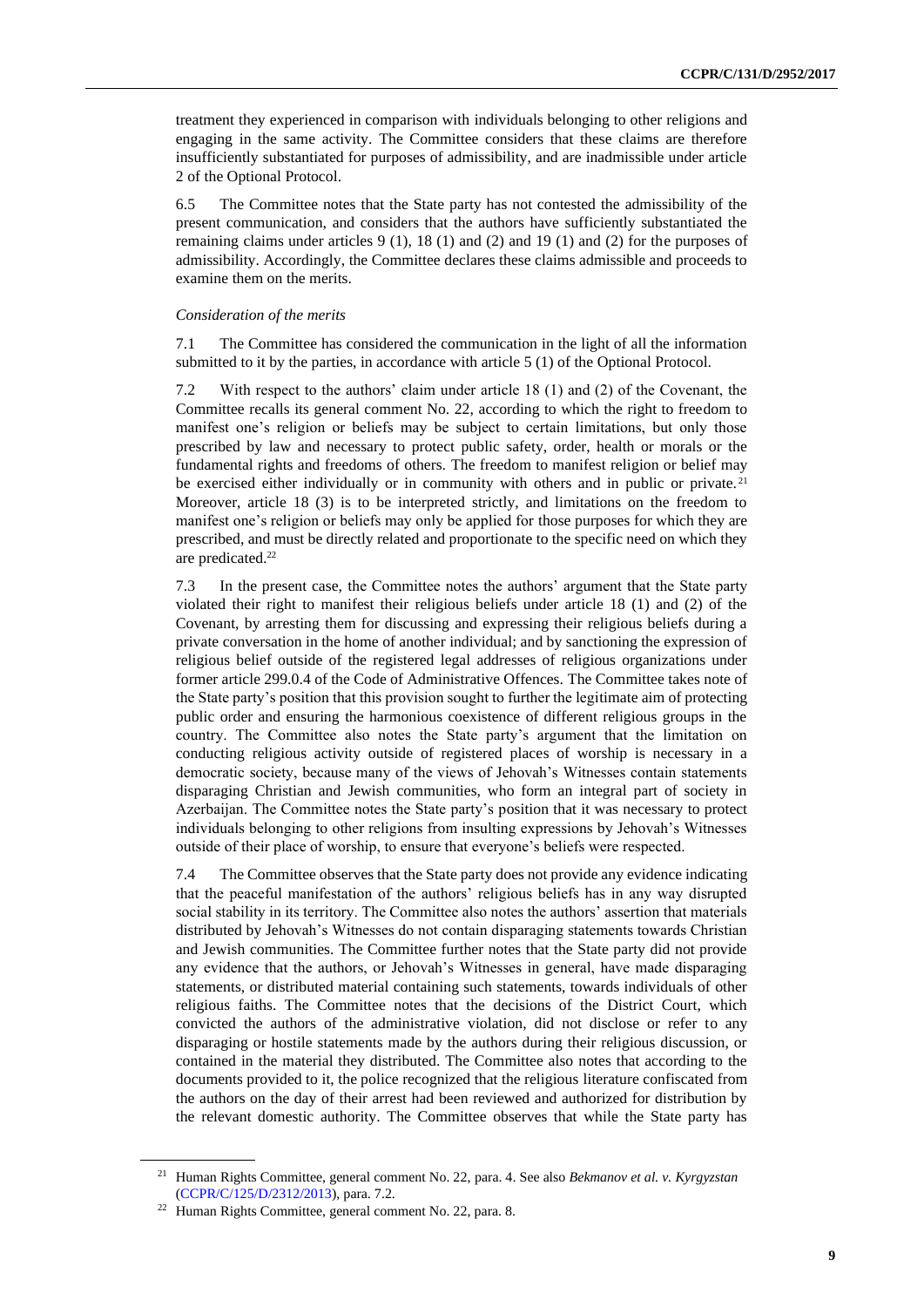referred to the need to preserve peace and harmony in a multi-religious society, it has not referred to any specific circumstances where the authors' actions could have created or exacerbated serious interreligious tensions or an atmosphere of hostility and hatred between religious communities in Azerbaijan, such that those actions could have represented a threat to public safety, order, health or morals within the meaning of article 18 (3) of the Covenant.

7.5 In addition, the Committee notes that the State party has not indicated any specific concerns surrounding the individual who invited the authors into her home to discuss their faith. The Committee notes, for example, that there is no indication that the individual objected to the authors' entry or religious speech, was unable to reason on her own, or had a relationship or dependency or hierarchy with the authors such that she might have felt coerced, pressured, or unduly influenced by the manifestation of their religious beliefs.<sup>23</sup>

7.6 The Committee further considers that even if the State party could demonstrate that the authors' activity represented a specific and significant threat to public safety and order, it has failed to demonstrate that its actions were proportionate to preserving public safety and order. Specifically, the Committee considers that the conviction of the authors, and the fine imposed on each of them by the courts – equivalent to approximately 1,255 euros – considerably limited their ability to manifest their religious beliefs. Nor has the State party attempted to demonstrate that the actions of the police and the domestic courts were the least restrictive measures necessary to ensure the protection of the freedom of religion or belief. The Committee concludes that the punishment imposed on the authors amounted to a limitation of their right to manifest their religion under article 18 (1) of the Covenant, and that neither the domestic authorities nor the State party have demonstrated that the limitation represented a proportionate measure necessary to serve a legitimate purpose identified in article 18 (3) of the Covenant. Accordingly, the Committee concludes that by arresting, detaining, charging and fining the authors for engaging in a religious discussion, the State party violated their rights under article 18 (1) of the Covenant.

7.7 Subsequently, the Committee notes the authors' claim that because they were having a conversation about religion at a home that was not a registered legal address, the police took them to a police station and detained them for four hours. The Committee also notes the authors' claims that they were required to return to the police station on each of the next two days. The Committee takes note of a personal statement provided by one of the authors during the domestic proceedings, stating that the authors were asked to sign a statement before leaving the police station in the early evening on the day of their arrest, and were instructed to return the next day. On the following day the authors were required to sign yet another statement, and it was not until they returned on the third day they were told by a police officer that their actions might result in criminal charges and would likely result in an administrative fine. The Committee takes note of the authors' statement that they did not voluntarily participate in an investigation and were not free to leave on any of the occasions when they were at the police station.

7.8 The Committee must first ascertain whether the authors were deprived of their liberty within the meaning of article 9 (1) of the Covenant. The Committee recalls its general comment No. 35 (2014), in which it stated that deprivation of personal liberty was without free consent. It further stated that individuals who went voluntarily to a police station to participate in an investigation, and who knew that they were free to leave at any time, were not being deprived of their liberty.<sup>24</sup> In contrast, the Committee notes the authors' claim that they did not freely accompany the police to the police station and were not free to leave police custody for four hours, during which time they were scolded and told to read the Qur'an. Although they were released that night, they were required to return to the police station over the next two days, though they were not charged with a violation. In the absence of information from the State party indicating a well-founded, justified basis for taking the authors into police custody and holding them at the police station for four hours, and confirming that the authors could have freely decided not to accompany the police officers

<sup>&</sup>lt;sup>23</sup> With respect to proselytizing within the context of freedom of religion, see [A/60/399,](http://undocs.org/en/A/60/399) para. 67. See also *Larissis et al v. Greece*, applications Nos. 140/1996/759/958-960, European Court of Human Rights, judgment of 24 February 1998.

<sup>24</sup> Human Rights Committee, general comment No. 35, para. 6.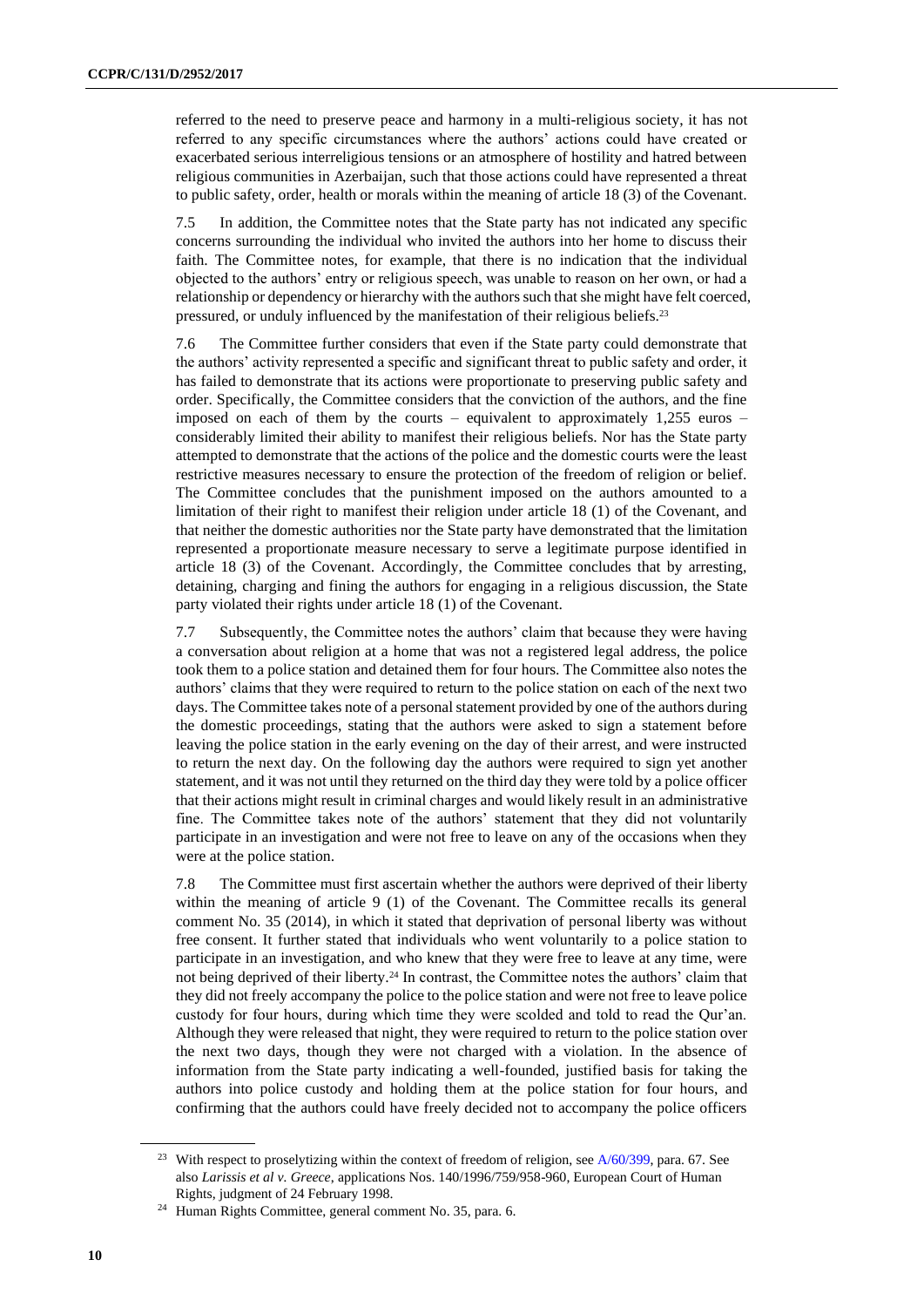to the police station or, once there, could have left at any time without facing adverse consequences, the Committee concludes that the authors were coerced into accompanying the police to the station and remaining there until their release, and were therefore deprived of their liberty.

7.9 Noting that the authors claim to have been arrested and detained for four hours, the Committee refers to its general comment No. 35, in which it stated that the term "arrest" refers to any apprehension of a person that commences a deprivation of liberty, and the term "detention" refers to the deprivation of liberty that begins with the arrest and continues in time from apprehension until release. The Committee therefore observes that article 9 of the Covenant does not require that detention occupy a minimum duration in order to be arbitrary or unlawful. The Committee also recalls that arrest within the meaning of article 9 of the Covenant need not involve a formal arrest as defined under domestic law.<sup>25</sup> Accordingly, the Committee considers that the authors were arrested and detained within the meaning of article 9 of the Covenant.

7.10 Recalling that under article 9 (1) of the Covenant, deprivation of liberty must not be arbitrary, and must be carried out with respect for the rule of law,<sup>26</sup> the Committee must next assess whether the authors' arrest and detention were arbitrary or unlawful. The Committee recalls that the protection against arbitrary detention is to be applied broadly, and that the "arbitrariness" is not to be equated with "against the law", but must be interpreted more broadly to include elements of inappropriateness, injustice, lack of predictability and due process of law.<sup>27</sup> The Committee also recalls that arrest or detention as punishment for the legitimate exercise of the rights guaranteed by the Covenant, including freedom of religion, is arbitrary.<sup>28</sup> The Committee notes the authors' uncontested allegations that they were told at the police station that they were under investigation for distribution of illegal publications; that they were released from detention on the condition that they report to the police station for the next two days; and that the police officers brought them before a judge and charged them with an administrative violation two days after their release. The Committee also recalls that while the authors' religious literature was confiscated upon their arrest, the criminal case against them was suspended after the police determined that the allegedly illegal publications had in fact been approved by the relevant domestic authority. In these circumstances, which indicate uncertainty as to the legal justification for the authors' arrest and detention, the Committee considers that the actions of the police lacked appropriateness, predictability and regard for due process guarantees. The Committee therefore concludes that the authors were arbitrarily arrested and detained in violation of their rights under article 9 (1) of the Covenant.

7.11 In the light of its findings, the Committee does not deem it necessary to examine whether the same facts constitute a violation of article 19 of the Covenant.

8. The Committee, acting under article 5 (4) of the Optional Protocol, is of the view that the facts before it disclose a violation by the State party of the authors' rights under articles 9 (1) and 18 of the Covenant.

9. Pursuant to article 2 (3) (a) of the Covenant, the State party is under an obligation to provide the authors with an effective remedy. This requires it to make full reparation to individuals whose rights under the Covenant have been violated. Accordingly, the State party is obligated, inter alia, to provide the authors with adequate compensation, including reimbursement for the portion of the fine paid by Ms. Gurbanova, cancellation of the fines for both authors, and reimbursement for court fees related to the cases in question. The State party is also under an obligation to take all steps necessary to prevent similar violations from occurring in the future, including by reviewing its domestic legislation, regulations and/or practices.

10. Bearing in mind that, by becoming a party to the Optional Protocol, the State party has recognized the competence of the Committee to determine whether there has been a violation of the Covenant and that, pursuant to article 2 of the Covenant, the State party has

<sup>25</sup> Ibid., para. 13.

<sup>26</sup> Ibid., para. 10.

<sup>27</sup> See, inter alia, *Formonov v. Uzbekistan* [\(CCPR/C/122/D/2577/2015\)](http://undocs.org/en/CCPR/C/122/D/2577/2015), para. 9.3.

<sup>28</sup> Human Rights Committee, general comment No. 35, para. 17.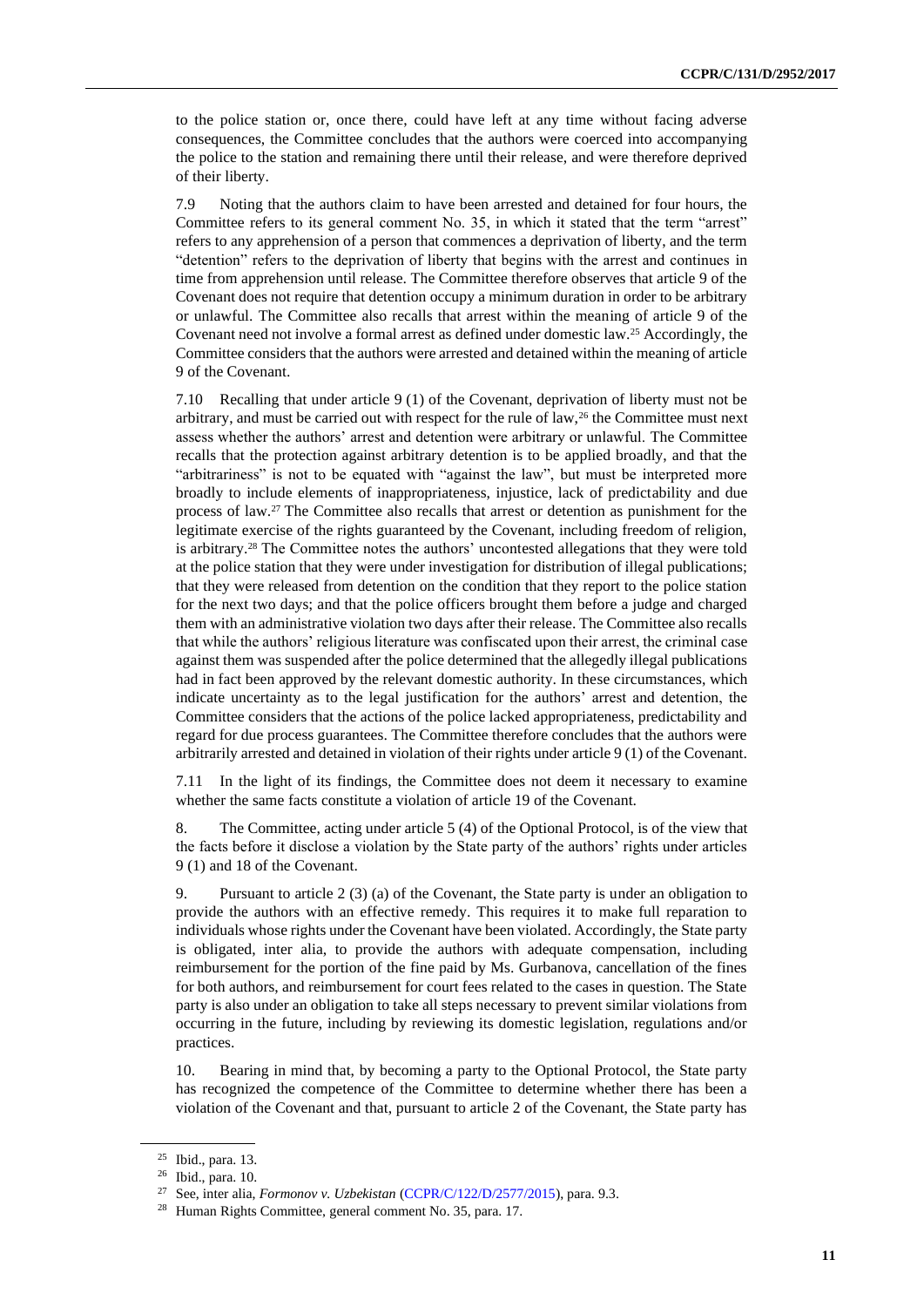undertaken to ensure to all individuals within its territory and subject to its jurisdiction the rights recognized in the Covenant and to provide an effective remedy when it has been determined that a violation has occurred, the Committee wishes to receive from the State party, within 180 days, information about the measures taken to give effect to the Committee's Views. The State party is also requested to publish the present Views and to have them widely disseminated in the official languages of the State party.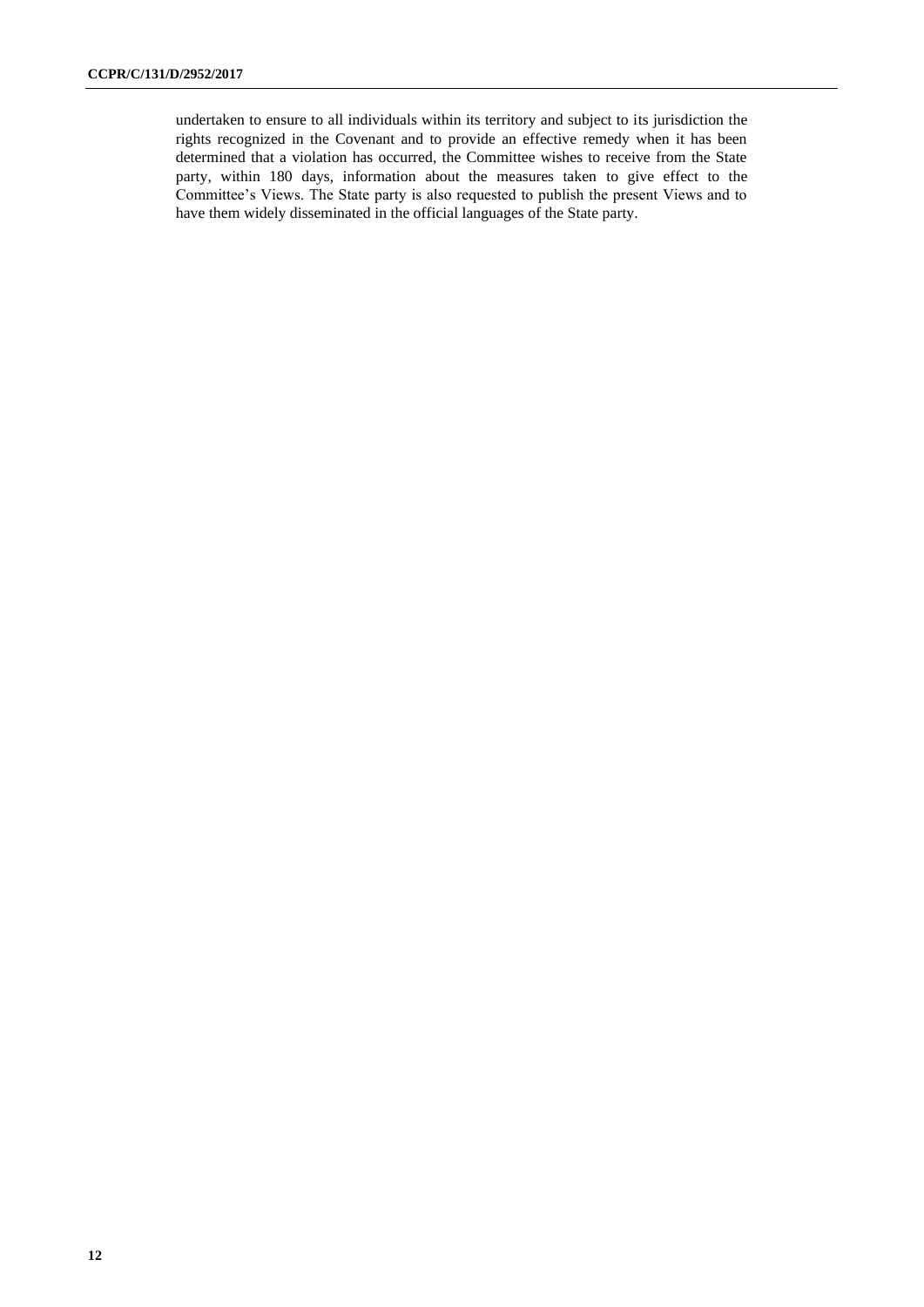### **Annex**

## **Joint opinion of Committee members Photini Pazartzis, José Manuel Santos Pais and Gentian Zyberi (partially dissenting)**

1. We concur with the conclusion reached in the present Views, that the State party has indeed violated the authors' rights under article 18 (1) of the Covenant. However, we cannot agree with the conclusion of a violation of article 9 (1).

2. The Committee justified this violation by accepting the authors' claim that they were arrested and detained for 4 hours on 9 November 2014 and further required to return to the police station on the next two days. The Committee considered that the authors were therefore deprived of their liberty and that the actions of the police lacked appropriateness, predictability and regard for due process guarantees. Although we understand this reasoning by the majority of the Committee, it does not seem to match the facts in the present case.

3. The rationale behind the conclusion of the Committee is that, since the authors had a conversation about religion at a home that was not a registered legal address, the police forcefully took them to a police station and detained them. Since they apparently were not free to leave the police station, the authors were therefore subject to arbitrary arrest. Such reasoning by the majority of the Committee entails, however, in itself a vice of petitio principii, since the main reason for finding a violation of article 9 is the direct consequence of finding a violation of article 18.

4. Domestic authorities conducted an inquiry in the present case, upon receipt of an anonymous tip (para. 2.2). However, this was not a criminal case (see footnote 9), but rather, an administrative procedure (para. 4.5). As the State party notes (para. 4.4), the authors violated the rules of conduct for religious organizations by operating outside of the registered legal address of the Jehovah's Witnesses religious community, located in Baku, in conformity with the national Law on Freedom of Religious Beliefs, while the authors operated in the city of Zagatala and were not members of the said religious community, as they themselves acknowledge (para 2.1, and footnote 1). Therefore, the authors were suspected of carrying out a religious activity outside of a registered address (para. 2.4) and were ultimately found to have violated the law by expressing their religious beliefs outside of such an address (paras. 2.5 and 4.4, and footnote 10). Therefore, we have a prima facie lawful motive for the intervention of the police, even if the Committee rightly concluded that the restrictions imposed on the authors' rights under article 18 (1) were not proportionate (para. 7.6).

5. We also have a lawful motive for the transportation of the authors to the police station since they were suspected of having violated the law and were taken, as it were, in flagrante delicto. In many jurisdictions, this situation entails the need for suspects to accompany police officers for identification and drafting of all the necessary legal documentation that will later allow the courts to try the case, if need be.

6. As for holding the authors for a few hours in the police station in the afternoon when they were brought into police custody, written protocols of the suspected events had to be drafted and signed by them, as at least one of the authors confirms (para. 7.7). The drafting of such written administrative offence protocols (para. 4.5) was essential for the protection of the authors' rights, since by taking notice of these protocols, the authors were ipso facto informed of the reasons behind the police intervention, aware of their status in the proceedings and therefore also able to begin preparing their defence. Moreover, the limited time period for holding the authors in the police station – considerably less than 4 hours – seems reasonable under the circumstances, considering that police work can be timeconsuming.

7. The authors signed another statement the next day, and on the third day, they were duly informed that they would face an administrative offence and possibly be subject to an administrative fine. The authors were, however, free to come to the police station and to depart from it. Their situation was thus not different from the situation of any other citizen cooperating with the police, for instance, as a witness, a victim or a defendant.